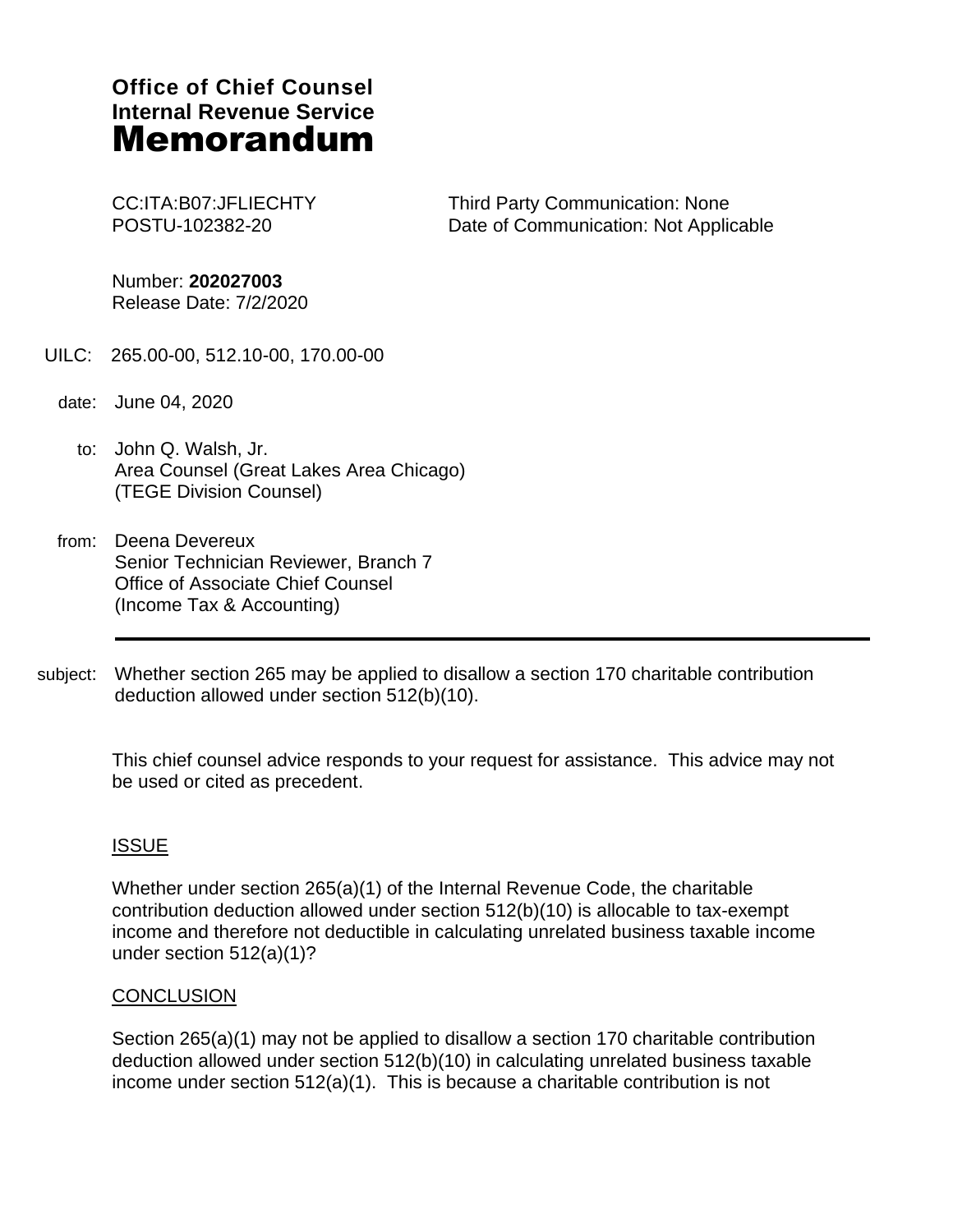allocable to tax-exempt income, but instead arises from a donor's charitable intent to voluntarily transfer money or property without receiving any benefit in return.

## FACTS

An organization described in section 501(c)(3) (Organization) files a Return of Organization Exempt from Income Tax (Form 990). Organization also files an Exempt Organization Business Income Tax Return (Form 990-T). Organization files claiming a charitable contribution deduction in calculating unrelated business taxable income (UBTI).

#### LAW AND ANALYSIS

Section 265(a)(1) provides that no deduction is allowed for any amount otherwise allowable as a deduction which is allocable to one or more classes of income wholly exempt from the taxes imposed by Subtitle A, Income Taxes.

Section 512(b)(10) provides that in calculating UBTI, the charitable contribution deduction allowed by section 170 is allowed whether or not directly connected with the carrying on of the trade or business, but shall not exceed 10 percent of UBTI.

Section 170(a)(1) allows a deduction for any charitable contribution payment of which is made within a taxable year. A charitable contribution is defined under section 170(c) as a contribution or gift to or for the use of certain qualified donees (which include a section 501(c)(3) organization).

Other than UBTI, Organization's income generally is not subject to tax under section 501(a) and therefore falls within the classes of income considered tax-exempt income for purposes of section 265(a)(1). In order to determine if expenses are allocable to tax-exempt income for purposes of section 265(a)(1), courts have looked to whether the expenses were "intended to be covered" by tax-exempt income or whether the expenses would not exist "but for" the tax-exempt income. See Induni v. Commissioner, 990 F.2d 53 (1993); Dalan v. Commissioner, T.C. Memo. 1988-106. Similarly, Rev. Rul. 83-3 disallows expenses under section 265(a)(1) that were incurred for the purpose of earning or otherwise producing tax-exempt income and expenses that were incurred in carrying out the specific purpose to which the tax-exempt income is earmarked. 1983-1 C.B. 72, modified by Rev. Rul. 87-32, 1987-1 C.B. 131.

In order to establish that a "contribution or gift" has been made under section 170, a taxpayer must show a voluntary and irrevocable transfer of ownership of money or property without the receipt of adequate consideration or a substantial return benefit. See United States v. American Bar Endowment, 477 U.S. 105, 116 (1986); see also Transamerica Corp. v. United States, 902 F.2d 1540 (Fed. Cir. 1990); Singer Co. v. United States, 449 F.2d 413 (Ct. Cl. 1971). In determining whether a taxpayer has